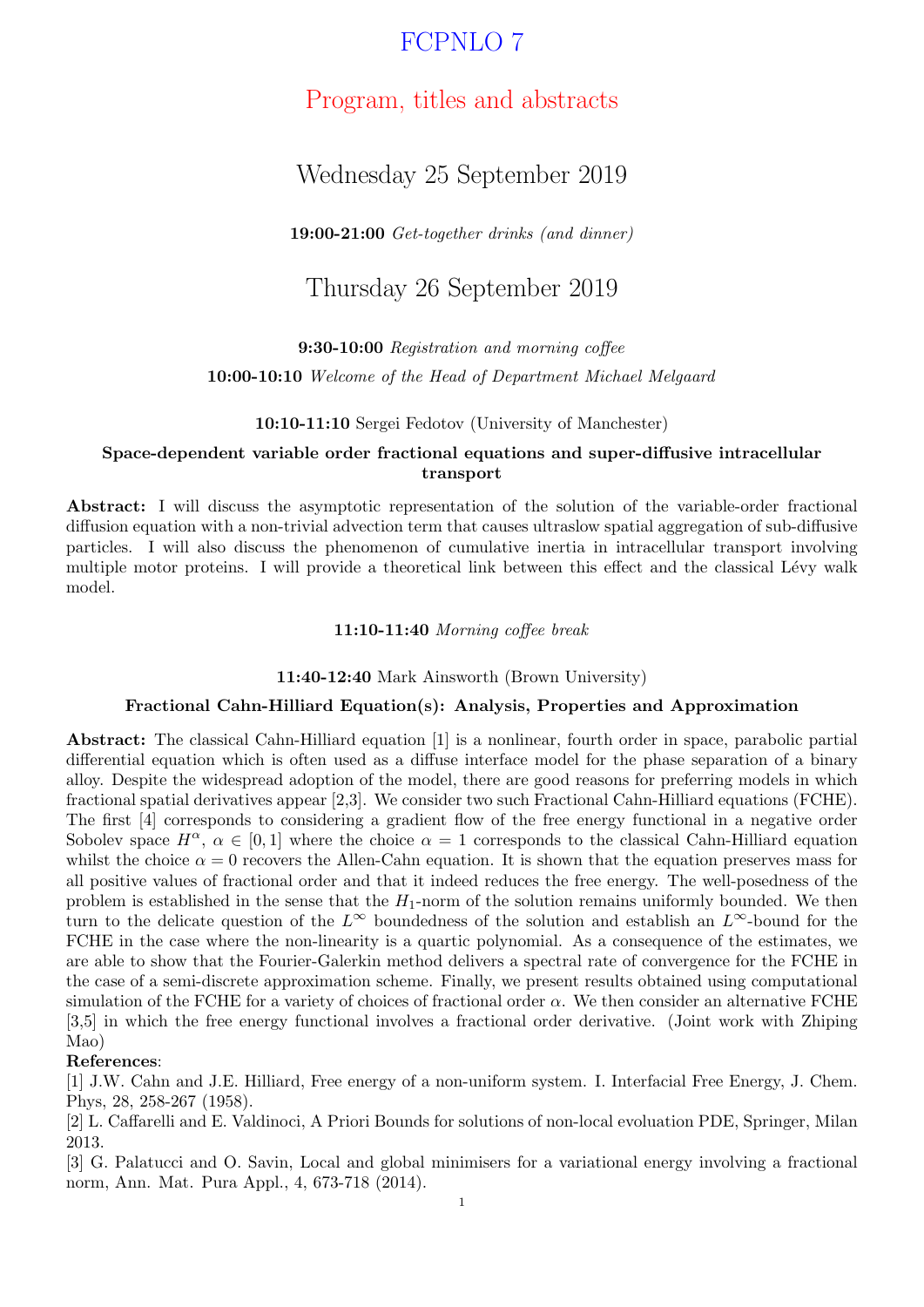[4] M. Ainsworth and Z. Mao, Analysis and Approximation of a Fractional Cahn-Hilliard Equation, SIAM J. Numer. Anal. 55 (2017), no. 4, 1689-1718. [5] M. Ainsworth and Z. Mao, Well-posedness of the Cahn-Hilliard Equation with Fractional Free Energy and Its Fourier-Galerkin Discretization, Chaos Solitons Fractals 102 (2017), 264-273.

#### 12:40-14:00 Lunch

#### 14:00-15:00 Elżbieta Motyl (University of  $Lódž$ )

# Fractionally dissipative stochastic quasi-geostrophic type equations

Abstract: The two-dimensional surface quasi-geostrophic equation

$$
\frac{\partial \theta}{\partial t} + (v \cdot \nabla) \theta = 0
$$

is important is important in modeling geophysical fluid dynamics. Here  $\theta : \mathbb{R}^2 \to \mathbb{R}$  represents the temperature and  $v : \mathbb{R}^2 \to \mathbb{R}^2$  is the velocity of the fluid. The velocity is expressed in terms of the temperature by the relation  $v = R^T \theta = (-R_2 \theta, R_1 \theta)$ , where  $R_j$  denotes the j-th Riesz transform  $(j = 1, 2)$ . In addition, various generalizations of this equation are considered. We consider stochastic fractionally dissipative quasi-geostrophic type equation on  $\mathbb{R}^{\mathbb{d}}$  with a multiplicative Gaussian noise

$$
\begin{cases} du(t) + \left[ (\mathcal{R}u(t) \cdot \nabla)u(t) + \nu (-\Delta)^{\alpha} u(t) \right] dt = f(t) dt + G(t, u(t)) dW(t), \\ u(0) = u_0. \end{cases}
$$

Using appropriate approximations and the stochastic compactness method we prove the existence of the weak solutions. In the 2D sub-critical case we also prove the pathwise uniqueness of the solutions. This is joint work with Z. Brzeźniak (University of York).

#### References:

[1] Z. Brzeźniak, E. Motyl, Fractionally dissipative stochastic quasi-geostrophic type equations on  $\mathbb{R}^d$ , SIAM J. Math. Anal., 51 (3), 2306–2358 (2019).

[2] Z. Brzeźniak, E. Motyl, Existence of a martingale solution to the stochastic Navier-Stokes equations in unbounded 2D and 3D domains, J. Differential Equations, 254, 1627–1685 (2013).

#### 15:00-15:30 Afternoon coffee break

15:30-16:30 Rainer Klages (Institute of Theoretical Physics, Technical University of Berlin and School of Mathematical Sciences, Queen Mary University of London)

### Origin of anomalous diffusion in dynamical systems: Three examples

Abstract: Consider equations of motion that generate dispersion of an ensemble of particles. FFor a given dynamical system an interesting problem is not only what type of diffusion is generated by its equations of motion but also whether the resulting diffusive dynamics can be reproduced by some known stochastic model. I will discuss three examples of dynamical systems generating different types of diffusive transport: The first model is fully deterministic but non-chaotic by displaying a whole range of normal and anomalous diffusion under variation of a single control parameter [1]. The second model is a dissipative version of the paradigmatic standard map. Weakly perturbing it by noise generates subdiffusion due to particles hopping between multiple attractors [2]. The third model randomly mixes in time chaotic dynamics generating normal diffusive spreading with non-chaotic motion where all particles localize. Varying a control parameter the mixed system exhibits a transition characterised by subdiffusion [3]. In all three cases I will show successes, failures and pitfalls if one tries to reproduce the resulting diffusive dynamics by using simple stochastic models. Joint work with all authors on the references cited below. References:

[1] L. Salari, L. Rondoni, C. Giberti, R. Klages, Chaos 25, 073113 (2015).

[2] C.S. Rodrigues, A.V. Chechkin, A.P.S. de Moura, C. Grebogi and R. Klages, Europhys. Lett. 108, 40002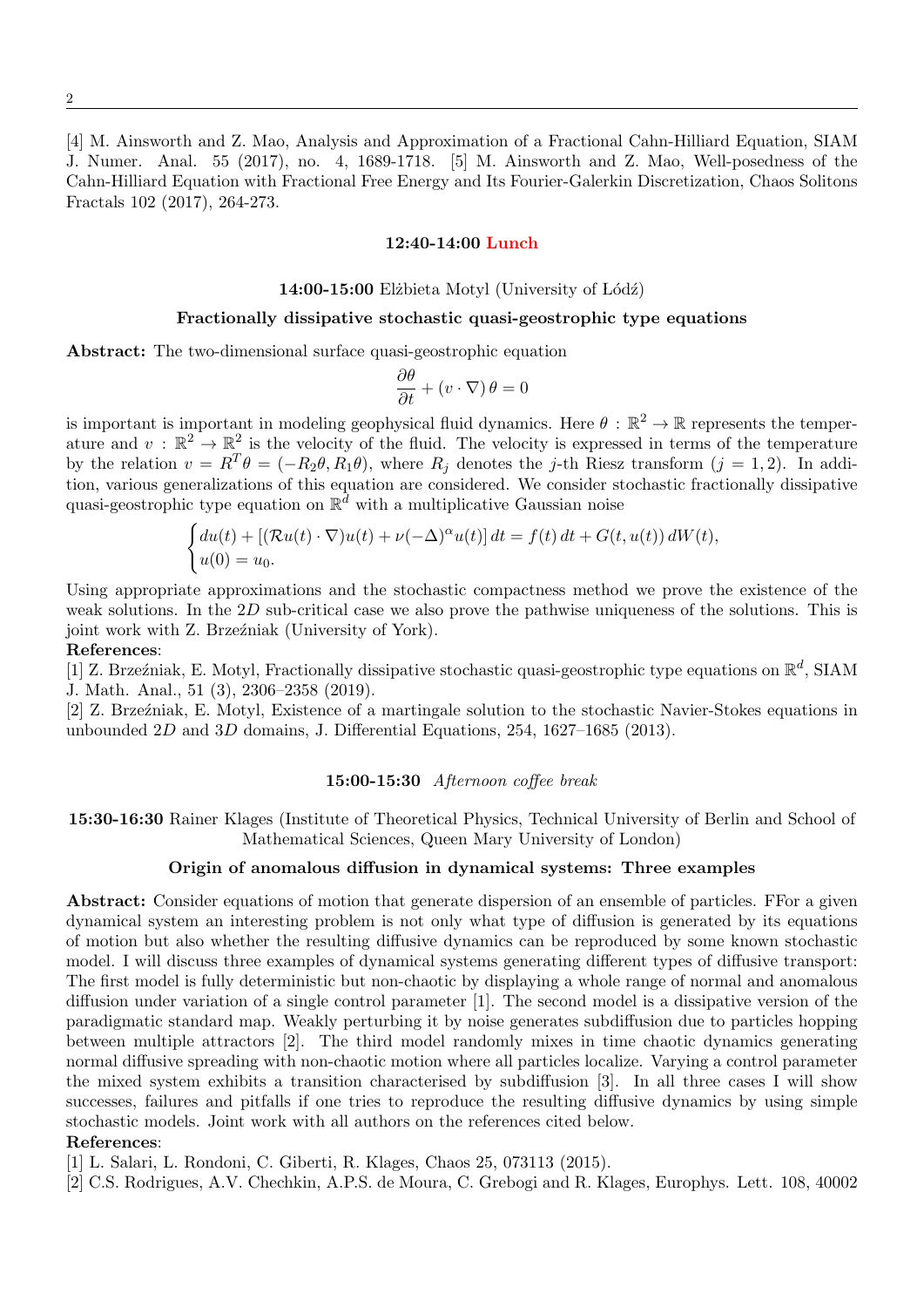(2014). [3] Y. Sato, R. Klages, Phys. Rev. Lett. 122, 174101 (2019).

# 19:00-21:00 Dinner at the Indian Summer

End of Day 1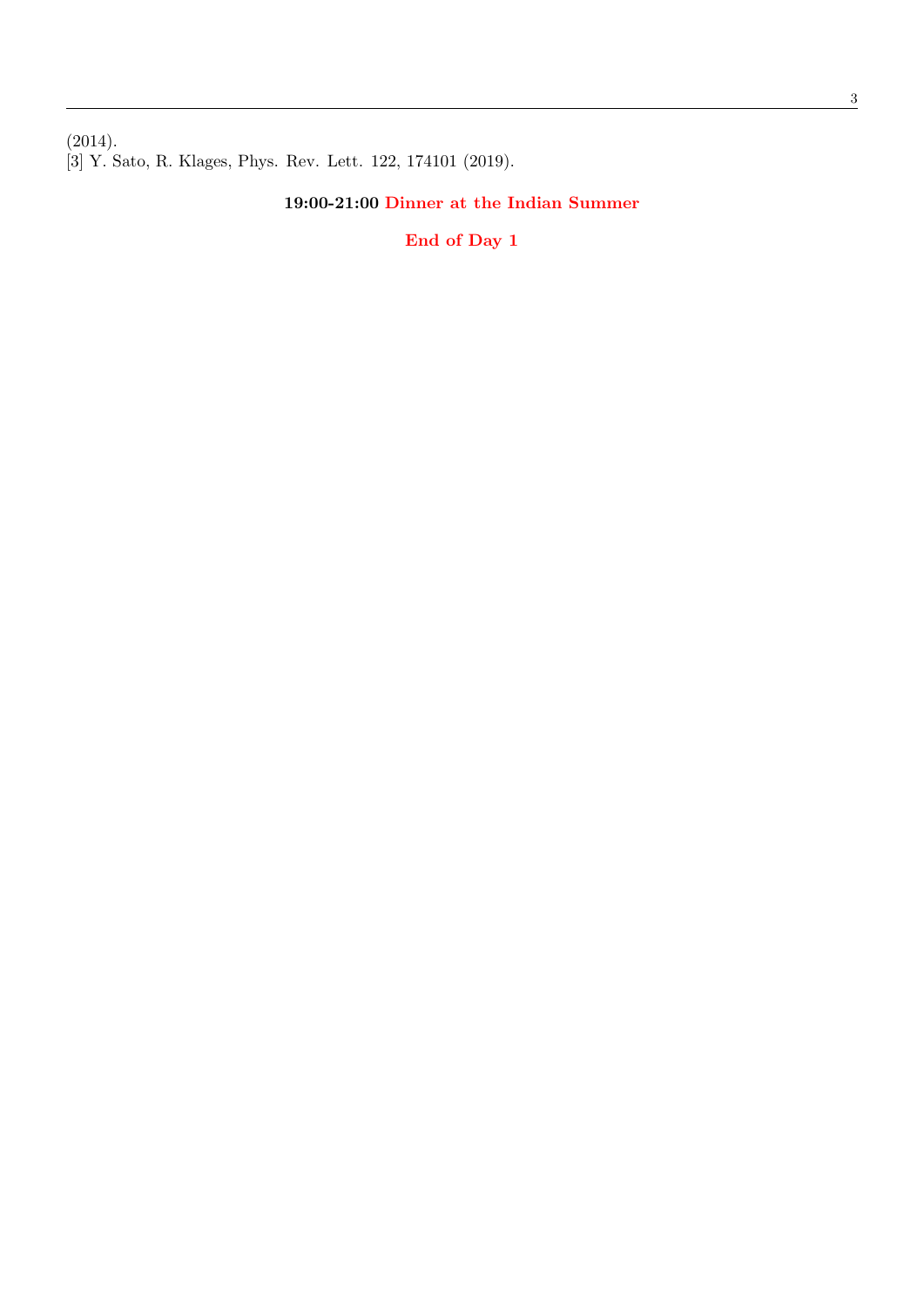# Friday 27 September 2019

#### 10:00-11:00 Adrian Baule (Queen Mary University of London)

### Weak Galilean invariance as a selection principle for coarse-grained diffusive models

Abstract: How does the mathematical description of a system change in different reference frames? Galilei first addressed this fundamental question by formulating the famous principle of Galilean invariance. It prescribes that the equations of motion of closed systems remain the same in different inertial frames related by Galilean transformations, thus imposing strong constraints on the dynamical rules. However, real world systems are often described by coarse-grained models integrating complex internal and external interactions indistinguishably as friction and stochastic forces. Since Galilean invariance is then violated, there is seemingly no alternative principle to assess a priori the physical consistency of a given stochastic model in different inertial frames. Here, starting from the Kac-Zwanzig Hamiltonian model generating Brownian motion, we show how Galilean invariance is broken during the coarse-graining procedure when deriving stochastic equations. Our analysis leads to a set of rules characterizing systems in different inertial frames that have to be satisfied by general stochastic models, which we call weak Galilean invariance. Several well-known stochastic processes are invariant in these terms, except the continuous-time random walk for which we derive the correct invariant description. Our results are particularly relevant for the modeling of biological systems, as they provide a theoretical principle to select physically consistent stochastic models before a validation against experimental data.

#### Reference:

[1] A. Cairoli, R. Klages, and A. Baule, PNAS 115, 5714 (2018).

### 11:00-11:30 Morning coffee break

#### 11:30-12:30 Lehel Banjai (Heriot Watt University)

### Efficient numerical solution of time fractional sub-diffusion or diffusion-wave equations

Abstract: In this talk we discuss fast and memory efficient numerical solution of time fractional partial differential equations. The numerical method we describe belongs to the family of fast and oblivious quadratures with significant improvements in both computational costs and the ease of implementation. Furthermore, the new algorithm potentially allows for easier implementation of adaptive schemes needed to deal with often low regularity solutions. We present two approaches to using the described algorithms in solving time fractional PDE. Firstly as a fast and memory efficient discretization of the fractional time derivative combined with classical time-stepping. Secondly as a fast, memory efficient, and parallelizable method to finding the solution of the PDE at a final time. Time fractional subdiffusion or diffusion-wave equations can be approached in both ways. Whereas a fractionally damped wave equation coming from medical ultrasound applications is an example where the former approach is needed. The talk will end with some numerical experiments. This is joint work with Katie Baker (Heriot-Watt), Michael Karkulik (Universidad Técnica Federico Santa María), and Maria Lopez-Fernandez (Sapienza).

### 12:30-14:00 Lunch

# 14:00-15:00 Zdzisław Brzeźniak (University of York) Vortex sheets for 2D stochastic Euler equations

Abstract: In the deterministic case, we have existence of solutions to 2D Euler equations with singular vorticity, in particular nonnegative vortex sheets (initial vorticity concentrated on a line). We consider the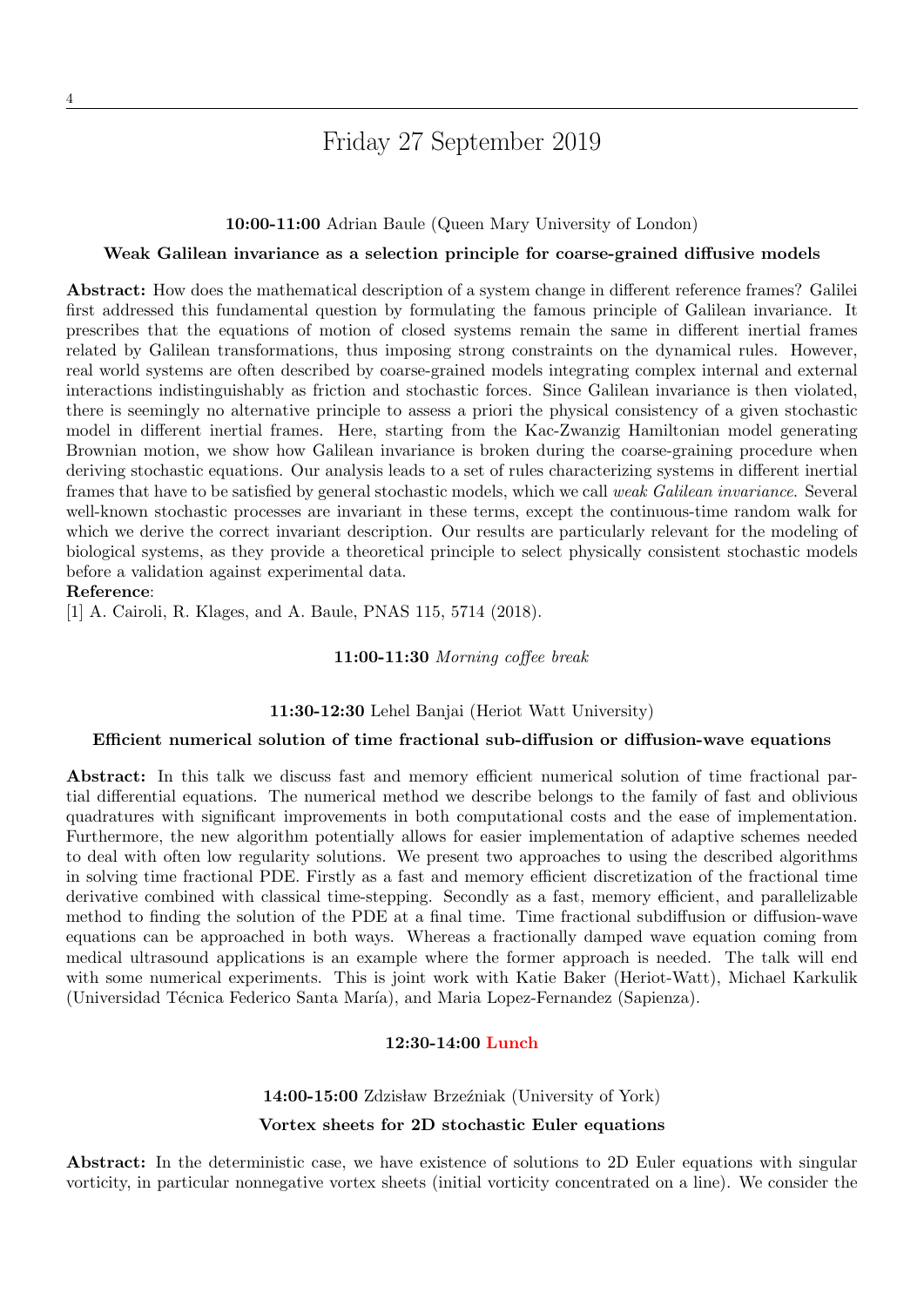2D stochastic Euler equations, in the vorticity form, with transport noise:

$$
\partial_t \xi + u \cdot \nabla \xi + \sum_k \sigma_k \cdot \nabla \xi \circ \dot{W}^k = 0
$$

 $\xi = \text{const} + \text{curl } u$ 

 $(\sigma_k$  given vector fields,  $W^k$  independent Brownian motions). We prove the existence of non-negative  $H^{-1}$ valued solutions. Our result includes positive vortex sheets as initial data. My talk is based on a joint work with Mario Maurelli (Milano).

15:00-15:30 Afternoon coffee break

15:30-16:30 Gianni Pagnini (BCAM)

#### Non-autonomous stochastic differential equations and fractional diffusion

Abstract: The equivalence in distribution is shown between a family of stochastic processes driven by non-autonomous stochastic differential equations, with time-dependent drift and standard white noise, and a family of randomly-scaled Gaussian processes, i.e., processes built by the product of a Gaussian process times a non-negative independent random variable [1]. This result establishes a connection between nonautonomous stochastic differential equations with standard white noise and fractional diffusion. In fact, an example of randomly-scaled Gaussian process is the so-called generalised grey Brownian motion whose density function, for proper values of the parameters, solves a number of fractional diffusion equations [2]. The proof is based on the study of the centre-of-mass like variable of a heterogeneous ensemble of Ornstein?Uhlenbeck processes featuring a population of relaxation times and a population of noise amplitudes. The link between the Ornstein?Uhlenbeck process and the Langevin equation provides a framework for discussing under a physical perspective the application of this approach for modelling anomalous diffusion in biological systems [3, 4].

#### References:

[1] D'Ovidio, M., Vitali, S., Sposini, V., Sliusarenko, O., Paradisi., P, Castellani, G., Pagnini, G., Centreof-mass like superposition of Ornstein-Uhlenbeck processes: A pathway to non-autonomous stochastic differential equations and to fractional diffusion. Fract. Calc. Appl. Anal., 21, 2018, 1420-1435.

[2] Molina-García, D., Pham, T. Minh, Paradisi ,P. Manzo, C., Pagnini, G., Fractional kinetics emerging from ergodicity breaking in random media. Phys. Rev. E, 94, 2016, 052147.

[3] Vitali, S., Sposini, V., Sliusarenko, O., Paradisi, P., Castellani, G., Pagnini, G., Langevin equation in complex media and anomalous diffusion. J. R. Soc. Interface, 15, 2018, 20180282.

[4] Sliusarenko, O., Vitali, S., Sposini, V., Paradisi, P., Chechkin, A., Castellani, G., Pagnini, G., Finite energy Lévy-type motion through heterogeneous ensemble of Brownian particles. J. Phys. A: Math. Theor., 52, 2019, 095601.

Discussions and end of Day 2